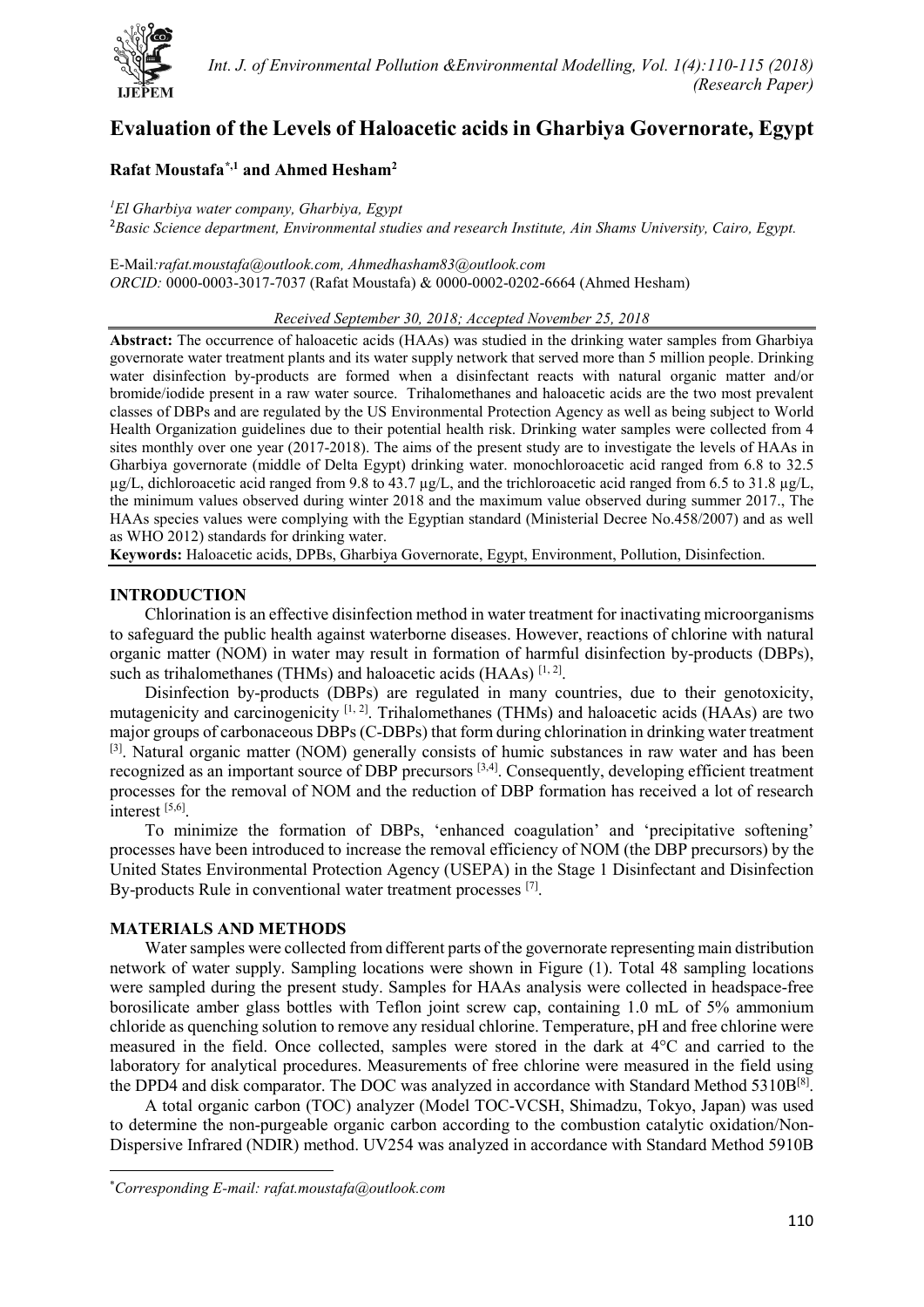using a UV-Vis spectrometer (DR-5000, HACH) at 254 nm, analyzed in triplicate. The SUVA value was calculated as UV254 times 100 divided by the DOC concentration. All water samples were analyzed in triplicate. HAAs were analyzed using a gas chromatograph (Agilent HP 6890N) outfitted with a 63Ni electron capture detector (ECD), an auto-sampler and a Supelco EquityTM-5 column (30 m  $\times$  0.25 mm ID). Three replications of HAAs measurements were performed for each sample [8,9].

## **RESULTS & DISCUSSION**

The data presented in (Figures 2, 3, 4 and 5), showed that, the seasonal variation of disinfection by-products (HAAs) in four water treatment plants (WTP) in El Gharbiya governorate.



**Figure 1.** Sampling sites

#### *El-Arida WTP*

Monochloro acetic acid (MCAA) ranged from 8.8 to 24.9  $\mu$ g/L, the minimum value observed during winter 2018 and the maximum value observed during summer 2017. Dichloroacetic acid (DCAA) ranged from 14.2 to 43.7 µg/L, the minimum value observed during winter 2018 and the maximum value observed during summer 2017, the trichloroacetic acid (TCAA) ranged from 9.5 to 31.8 µg/L, the minimum value observed during winter 2018and the maximum value observed during summer 2017as shown in Figure 2. The HAAs species values were complying with the Egyptian standard (Ministerial Decree No.458/2007) and as well as WHO (2012) standards for drinking water  $[5, 10]$ .

A number of HAA occurrence surveys have been undertaken, and HAAs occurred at similar concentrations to THMs and in some cases a little higher and in some a little lower. Levels of HAA reported range from single figures up to the hundreds of µg L-1 but the median values tend to be in the range  $20-40 \mu g L^{-1}$ . Given that the water sources, treatment and disinfection practices all vary across these surveys it is often difficult to compare them against each other but they do often allow us to see general trends. Disinfection consideration practices then any contact of organics with free chlorine is important and will contribute to DBP levels. When monochloramine is used as a disinfectant the levels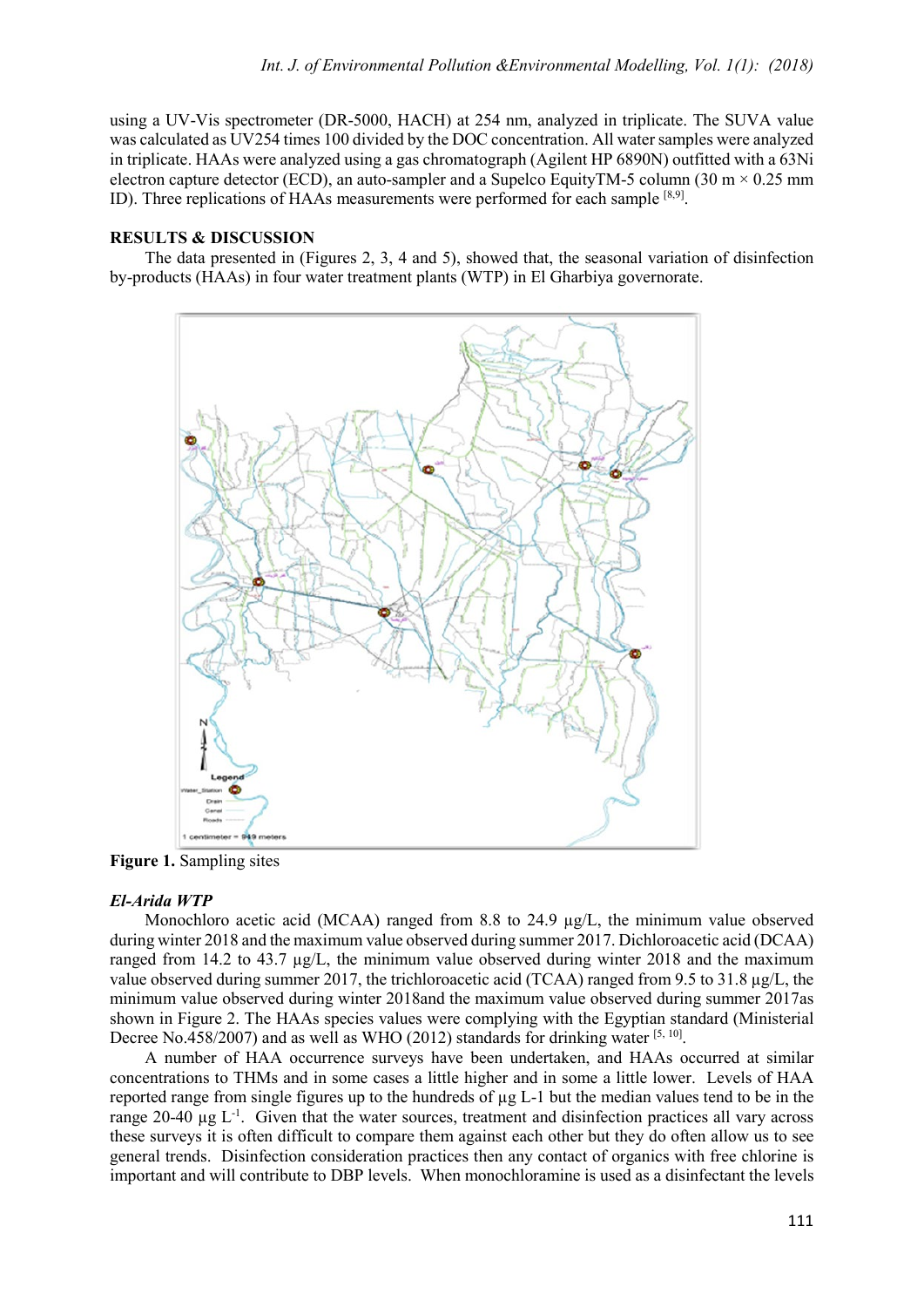of HAAs found are significantly reduced, but even a short contact time with free chlorine leads to significant HAA levels  $[4,5]$ .

Huaet al. (2008) investigated the use of different disinfectants and showed how in simulated distribution system tests using filtered water samples dosed with chlorine and chloramines, the formation of THM and HAA was 2-12 times higher when chlorine was used as the primary disinfectant than when using ClO<sub>2</sub>. Ateset al.(2007) showed how even when ClO<sub>2</sub> was used as the main disinfectant the use of pre-chlorination led to HAAs levels that ranged from 13 to 52μg L-1 in the winter, and from 12 to 111 μg L-1 in the summer. The findings in the study was agreement with the studies conducted by both Atesetal.(2007) and Huaet al. (2008) [1,3].



**Figure 2.** HAAs results in El-Arida WTP

#### **El-mahala el-kobra WTP**

Monochloro acetic acid (MCAA) ranged from 7.5 to 19.5  $\mu$ g/L, the minimum value observed during winter 2018 and the maximum value observed during summer 2017. Dichloroacetic acid (DCAA) ranged from 11.3 to 37.6 µg/L, the minimum value observed during winter 2018 and the maximum value observed during summer 2017, the trichloroacetic acid (TCAA) ranged from 7.5 to 28.5  $\mu$ g/L, winter 2018 and the maximum value observed during summer 2017 as shown in Figure 3. The HAAs species values were complying with the Egyptian standard (Ministerial Decree No.458/2007) and as well as WHO (2012) standards for drinking water  $[5, 10]$ .



**Figure 3.** HAAs results in El-mahala el-kobra WTP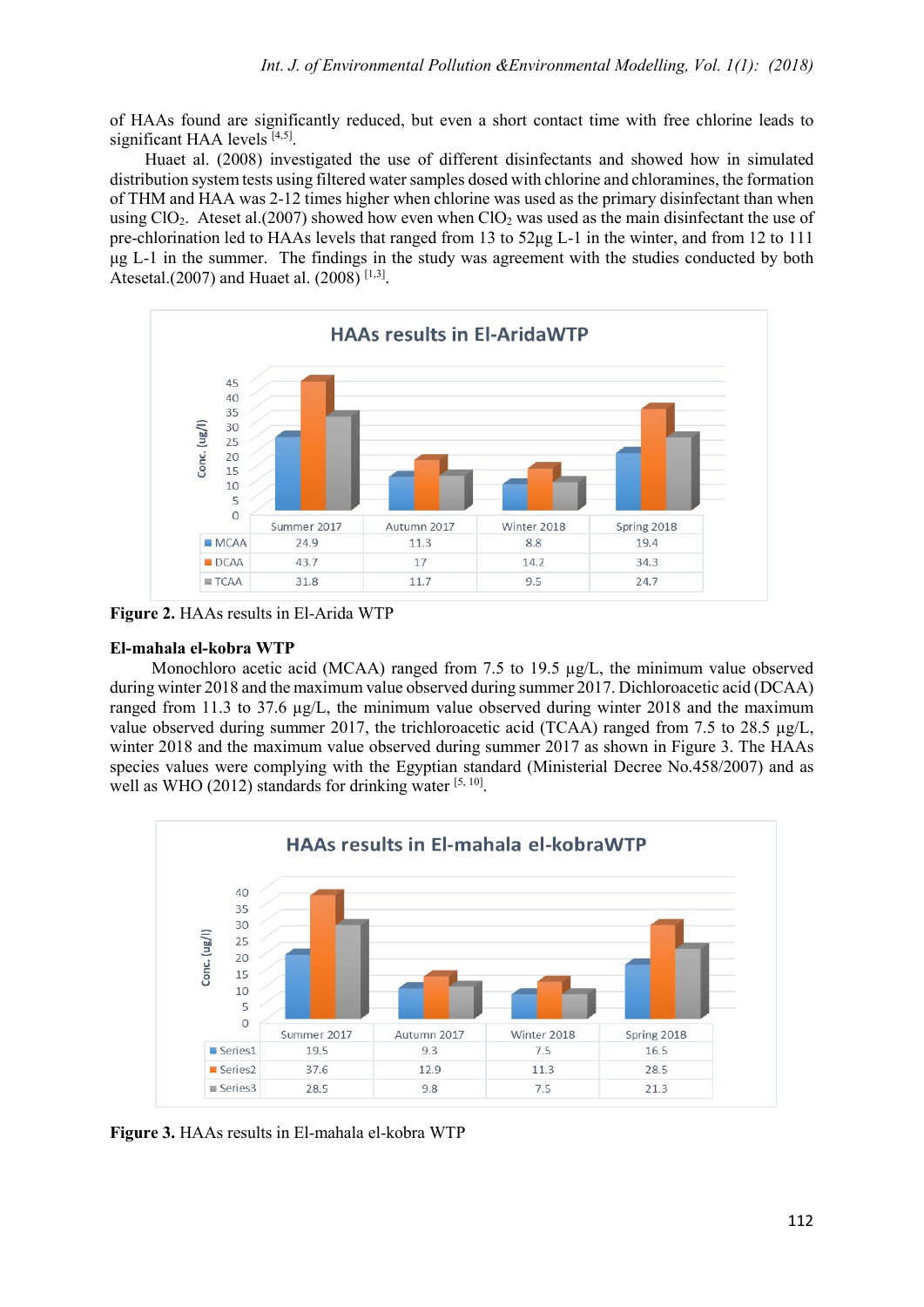#### **Zeftta WTP**

Monochloro acetic acid (MCAA) ranged from 6.8 to 18.4  $\mu$ g/L, the minimum value observed during winter 2018 and the maximum value observed during summer 2017. Dichloroacetic acid (DCAA) ranged from 9.8 to 34.5 µg/L, the minimum value observed during winter 2018 and the maximum value observed during summer 2017, the trichloroacetic acid (TCAA) ranged from 6.5 to 25.8 µg/L, the minimum value observed winter 2018 and the maximum value observed during summer 2017 as shown in Figure 4. The HAAs species values were complying with the Egyptian standard (Ministerial Decree No.458/2007) and as well as WHO (2012) standards for drinking water  $[5, 10]$ .



**Figure 4.** HAAs results in Zeftta WTP

## **Kafr el-zayat WTP**

Monochloro acetic acid (MCAA) ranged from 9.9 to 32.5 µg/L, the minimum value observed during winter 2018 and the maximum value observed during summer 2017. Dichloroacetic acid (DCAA) ranged from 11.0 to 42.5  $\mu$ g/L, the minimum value observed during winter 2018 and the maximum value observed during summer 2017, the trichloroacetic acid (TCAA) ranged from 8.9 to 31.8  $\mu$ g/L, the minimum value observed during winter 2018 and the maximum value observed during summer 2017 as shown in Figure 5. The HAAs species values were complying with the Egyptian standard (Ministerial Decree No.458/2007) and as well as WHO (2012) standards for drinking water  $[5, 10]$ .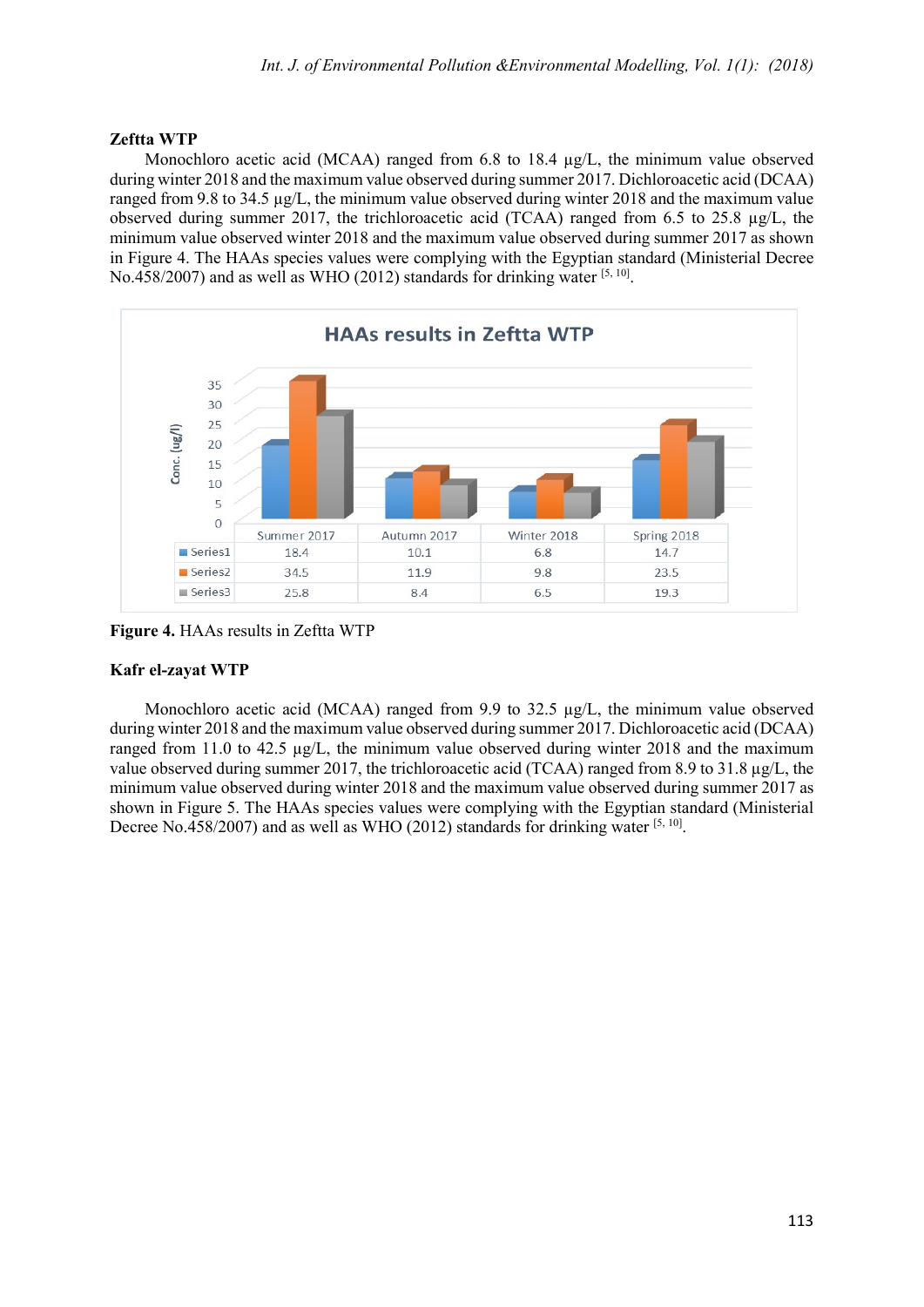

**Figure 5.** HAAs results in kafr el-zayat WTP

## **CONCLUSION**

Present study found considerable variation in HAAs concentration between the four seasons. The HAAs species values were complying with the Egyptian standard (Ministerial Decree No.458/2007) and as well as the EPA (2012) and WHO (2012) standards for drinking water. The HAAs levels followed the general trend of higher concentrations in summer and autumn compared to winter and spring with large variations in the concentration level. It is difficult to identify the principal parameter(s) driving the HAAs formation for all the seasons in the presence of complex nature of source water NOMs matrix. A comprehensive monitoring program of the HAAs in the urban and rural water supply is recommended to facilitate the evaluation of principal factor(s) causing elevated levels of HAAs, which may cause adverse health effects.

#### **RECOMMENDATIONS**

Although the seasonal variation of HAAs formation was not pronounced in the survey data reported here, the different formation tendency according to water source are clear to see. Reservoir waters were more likely to form higher HAAs concentrations compared to river and borehole sources. This is likely to be due to the higher levels of NOM present in the form of soil derived organics in upland reservoirs which is not completely removed during treatment. In lowland reservoirs, algal-derived organics that are often recalcitrant to treatment contribute to the increased HAA formation observed. Bromine incorporation is greater for the lowland sites compared to the upland sites, which is expected as lowland waters tend to have higher bromide concentrations than upland waters.

#### **REFERENCES**

- [1]Richardson, S. D., & Postigo, C. (2018). Liquid Chromatography–Mass Spectrometry of Emerging Disinfection By-products. Advances in the Use of Liquid Chromatography Mass Spectrometry (LC-MS): Instrumentation Developments and Applications, 79, 267.
- [2]Zhong, X., Cui, C., & Yu, S. (2017). Seasonal evaluation of disinfection by-products throughout two full-scale drinking water treatment plants. Chemosphere, 179, 290-297.
- [3]Manasfi, T., Coulomb, B., & Boudenne, J. L. (2017). Occurrence, origin, and toxicity of disinfection byproducts in chlorinated swimming pools: An overview. International journal of hygiene and environmental health, 220(3), 591-603.
- [4]Bond, T., Huang, J., Graham, N. J., & Templeton, M. R. (2014). Examining the interrelationship between DOC, bromide and chlorine dose on DBP formation in drinking water—A case study. Science of the Total Environment, 470, 469-479.